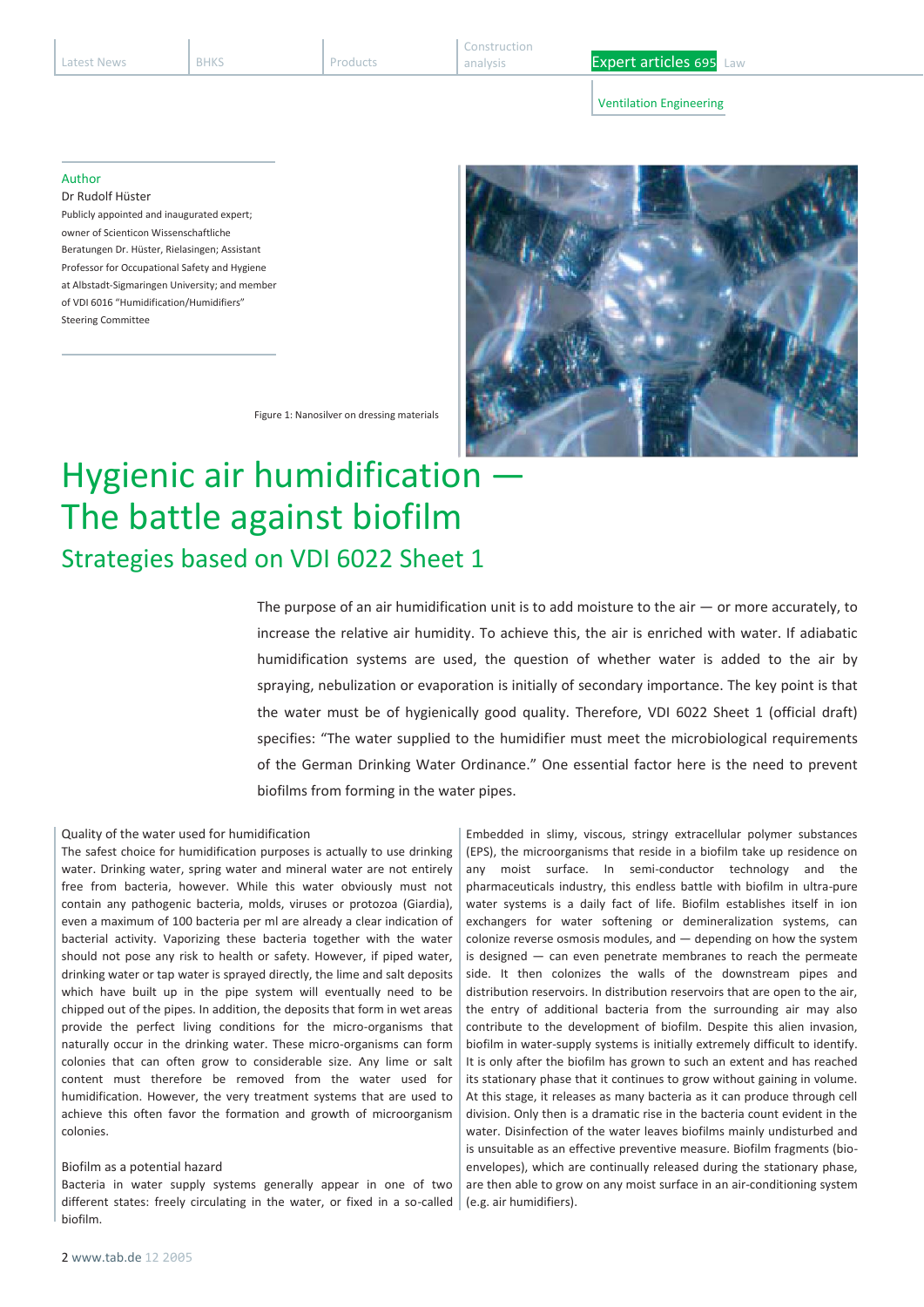

Figure 2: Biofilm bacteria surrounded by extra-cellular polymer substances

Wherever humidity, moisture or standing water are present and no suitable countermeasures are in place, it is inevitable that new biofilms will form, and that the reproduction of bacteria will continue. Therefore, hygienic air humidification is itself a never-ending battle against biofilms as well. Many requirements in the updated VDI 6022 Sheet 1 point in this direction, even though the term "biofilm" is never actually used. For example, sub-section 3.6 stipulates that: "Materials in air circulation zones in which standard operating conditions typically include high relative humidity or water must not become breeding grounds for microorganisms." Furthermore: "Materials, surface finishes and the geometric forms of equipment components should be designed to prevent adhesion and accumulation of impurities" (VDI 6022, Sheet 1, 4.1.1); and "microbiological growth on surfaces should be avoided as much as possible in air-circulation components and on surfaces that become wet for technological purposes" (VDI 6022 Sheet 1, 4.2).

#### Living conditions for biofilm

Unfortunately, biofilm can form on almost any surface. Table 1 depicts the range of microbial colonization types seen in biofilms, and indicate the harsh environmental conditions under which biofilms are able to grow. Furthermore, evidence of biofilm has been found in disinfection pipe systems and in other cases has been resistant to freely circulating chlorine at over 2 mg/l.

## Combating biofilm

The removal of established biofilm is as tedious as it is tiresome. Every one of us is used to battling biofilm — in the fight against dental plaque. According to VDI 6022 Sheet 1, 4.3.7, an increase in the bacterial count beyond the threshold value of 1000 CFU/ml, i.e. ten times the maximum bacterial count in drinking water, can be prevented by the use of suitable sterilization systems in combination with regular cleaning and drying. However, if biofilm has already established itself in the water supply system, it will likely be highly resistant to a short drying period. The saturated biofilm matrix has absorbed large volumes of water, and is therefore extremely slow to dry out and separate from the surface. Many cleaning systems reach only the uppermost layers of the biofilm. A solid biofilm can only be removed using a mechanical method, and then only with a relatively abrasive cleaning procedure.